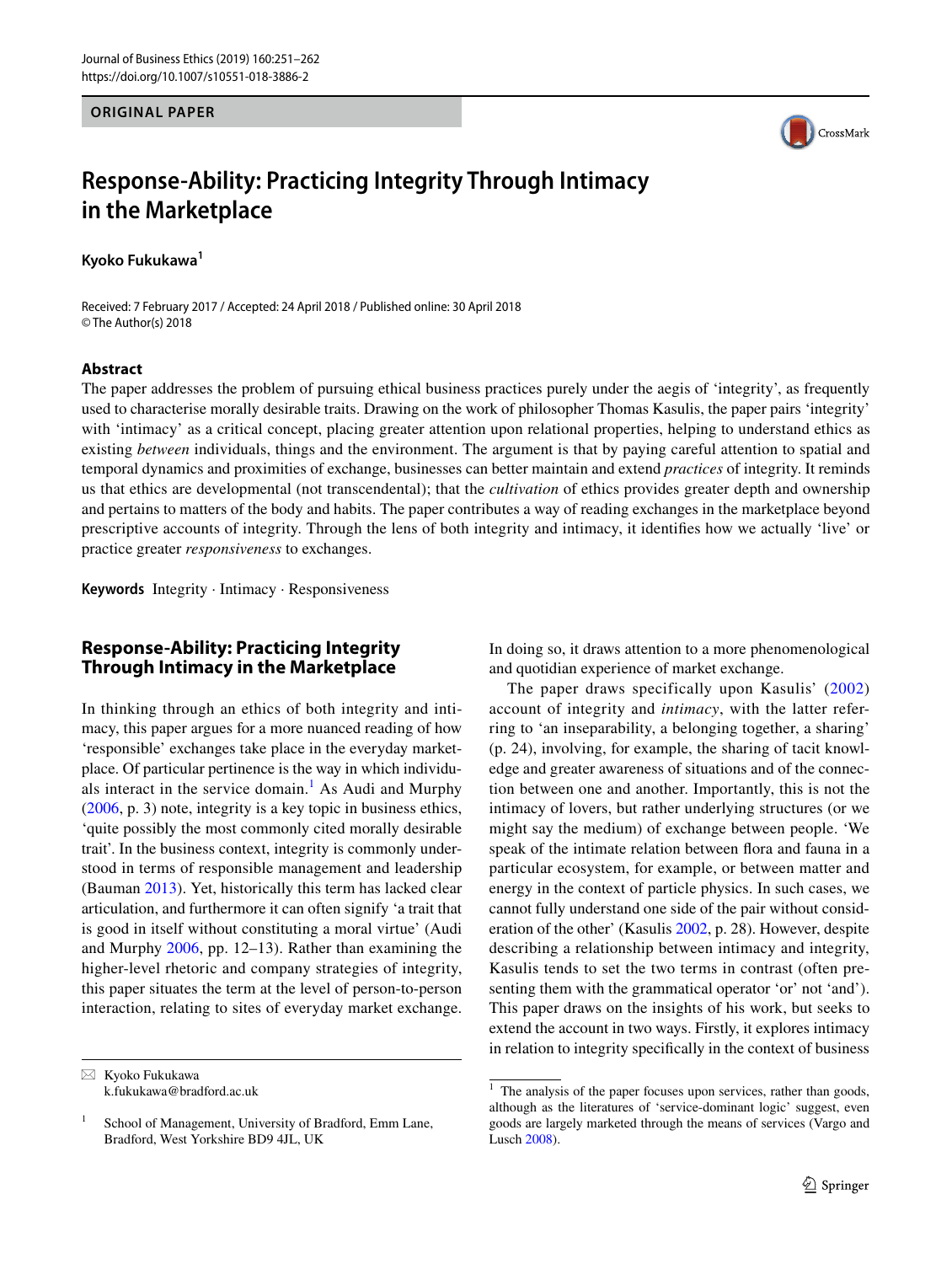and business ethics. In this sense, it applies Kasulis' work in a new context. Secondly, the paper seeks to put forward the *potential* of an Integrity-Intimacy approach, to suggest of a critical, dialectical approach, which ideally can lead to further research initiatives and also impact on practical business endeavours, such as employee training and the design of customer settings (as referenced in the latter half of this paper, and outlined in implications).

In his book *Intimacy or Integrity* ([2002](#page-11-2)), Kasulis presents what he calls a 'cultural philosophy'. He is interested in how we think about the relations among people and things according to cultural backgrounds. However, importantly, his arguments move beyond cultural relativism. He is interested in *patterns* of relations that construct cultures (in this respect his work can be made to connect with Bourdieu's critical term *habitus*, as will be discussed later, through which we can analyse a range of settings, discourses and structures of exchange). These patterns can alter and scale according to numerous factors and are certainly not fixed to national cultures. Thus, Kasulis' work can readily be applied to specific situations, such as business and/or consumer cultures, as attempted here. In seeking to put forward an Integrity-Intimacy approach, the paper picks up particularly on the philosophical prompt that 'intimacy' can be made observable. The paper extends this point, to allow the empirical nature of intimacy (within the context of the marketplace) to be made more explicit, which in turn opens up future agendas for training and management of business ethics more broadly. Crucially, it is an account that can help us to consider market exchanges as defined not by a single individual or site of origin, but rather through *relational* means, which in turn enables us to reappraise ethics in the context of the marketplace.

The paper can also be said to echo Robert Solomon [\(1992,](#page-11-4) p. 111) when he suggests we 'defend business ethics as a more personally oriented ethics rather than as public policy, "applied" abstract philosophy'. Importantly, again to echo Solomon, the paper does not seek to be drawn into gendered readings of 'care ethics', whereby a 'sharp contrast' is drawn 'between the good warm, feminine virtues of caring and concern and the oppressive, impersonal, war-mongering masculine principles of justice and duty' (p. 116). Instead, the point is to consider a more underlying, sharable array of characteristics and capabilities that we might cultivate. The point, then, is not to conceive of business ethics as 'personal' or 'subjective', but rather to identify a 'social and institutional self-awareness, a sense of oneself as an intimate (but not inseparable) part of the business world with a keen sense of the virtues and values of that world' (Solomon [1992](#page-11-4), p. 111). As a contribution to business ethics, this paper offers a way of reading various exchanges in the marketplace that go beyond prescriptive accounts of integrity, and instead, through the lens of both integrity and intimacy, identifies how, together, we actually 'live' or practice matters of integrity. Crucially, intimacy is to be understood as a subtle, yet *observable* set of qualities, the development of which has the potential to enable businesses to better understand the nature and quality of their engagements with stakeholders, with the particular focus in this paper on the relationship between provider and consumer.

Intimacy equates to greater attentiveness, hence helping in being more responsive to a situation and to anticipate what otherwise might be left unattended. $2$  Importantly, adopting the term 'intimacy' helps temper how we read 'integrity', to reveal an inherently social context, which involves more than merely possessing a sense of what is one's responsibility. It requires the ability to be responsive to others and to wider circumstances. The modernist composer, John Cage ([1957,](#page-11-5) p. 10), once referred to the word 'responsibility' as 'response ability', shifting the emphasis from an ethics of accountability to an *aesthetics* of engagement.<sup>[3](#page-1-1)</sup> Similarly, the emphasis here is on practical sensations and responses that arise in given situations. In this respect, references in this paper to 'responsiveness' can be understood as being different to more strategy-based accounts, whereby, for example, we might refer to a company being responsive to its customers perhaps by responding directly to customer feedback etc. Selznick ([1994\)](#page-11-6) has written on 'responsiveness enterprise', to suggest of an '*inner* commitment to moral restraint', that goes beyond accountability, or being *held* responsible (p. 345). He is concerned, for example, with how we might be 'genuinely other-regarding' (which, for example, draws in consideration of Buddhist accounts of the self). However, reference to an 'inner' quality leads back to integrity based upon specific sites of agency and autonomy. The account is analytical, which remains somewhat abstract (certainly when compared with the account suggested here through reference to intimacies). The paper is certainly sympathetic to these

<span id="page-1-0"></span><sup>2</sup> The paper is sympathetic to arguments made by Painter-Morland ([2011\)](#page-11-7), who breaks from traditional ways of thinking about 'responsibility' in terms of character traits and fixed notions of identity and agency. She argues a different ontological account whereby 'agency emerges as a side-product of our human pursuits', leading us to need to 'redefine responsibility as a commitment to ongoing responsiveness to changing environments, rather than as some fixed role or trait' (p. 84). The account offered here shares the view that responsibility equates to 'more fluid relational dynamics that emerge between individuals, groups and institutions' (Painter-Morland [2011](#page-11-7), p. 91). However, in applying Kasulis's account of 'intimacy', the paper remains attuned to epistemological and empirical matters, rather than presenting an ontological account.

<span id="page-1-1"></span><sup>&</sup>lt;sup>3</sup> Aesthetics here is not to be taken as simply the study of beauty (a meaning that develops only in the eighteenth and nineteenth centuries in Germany and England respectively), but the more fundamental meaning of our perception by the senses, as we get from the Greek term *aisthētikos*, which is from *aisthēta*, meaning 'perceptible things'. What can be included, then, is not merely an ability to see or hear phenomena, but that which relates to emotions and *sensations*.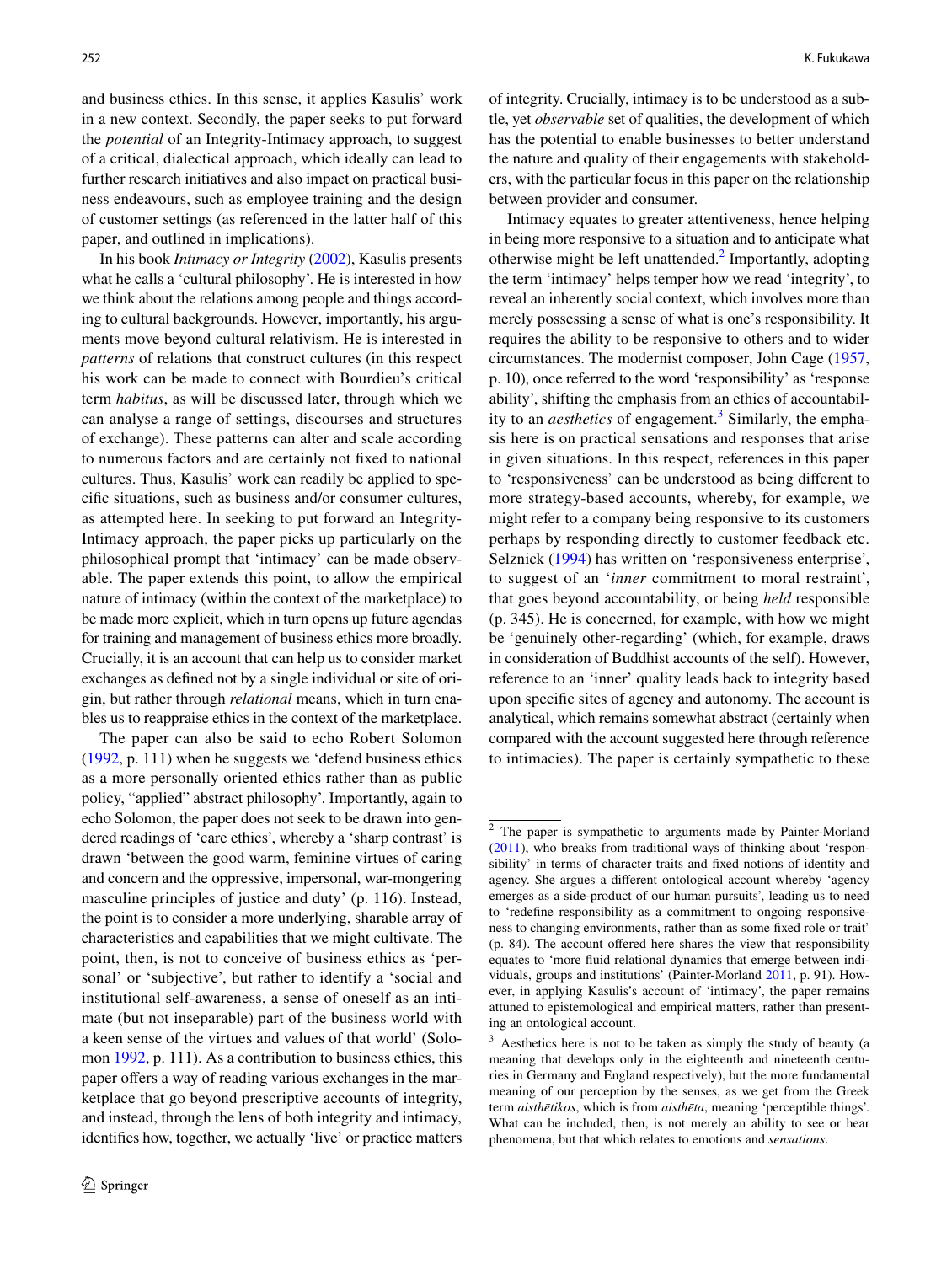various arguments and framings, but by invoking an *aesthetics of ethics* (through the reference to Cage), responsiveness here pertains more specifically to the body, environment, individual and group rhythms, and other associated elements of exchange. A distinction is evoked later on between being responsive 'to' and being responsive 'with'. The former relates more to logical and legalistic forms of exchange. The latter, with which this paper more readily aligns, relates to broader questions and situations of 'being with' others, and responding according to a variety of prompts and rhythms that occur through arrangements with others.

Conceptually, a parallel might be drawn with work of the philosopher Jacques Rancière ([2004](#page-11-8)), who is frequently cited in debates of the 'political aesthetic'—referring not to the aestheticization of politics (such as we might think of with propaganda or heightened symbolism etc.), but rather the underlying fact that all politics is mediated in some fashion, that there is always a 'sense' of politics. This paper is concerned with an ethics not a politics, but similarly with the micro consideration of what underlies its account of responsibility and responsiveness. As will be discussed, intimacy can be considered according to various aspects, positioned around ideas of proximity, anticipation and improvisation. Subsequently, there are practical implications for how firms seek to conduct their day-to-day business and how they might choose to invest in and develop their operations (e.g. through training and relationship management). In short, it is important not only to know who one's stakeholders are, but also *how* to be responsive towards them.

## **Intimacies of Integrity**

Dating back at least to Adam Smith's account of the 'invisible hand' and leading on through the debates epitomised by the positions of Friedman (of the—corporate—responsibility to maximise profits) and Freeman (for the wider needs of stakeholders), critical considerations have long been made regarding the 'responsibilities' of companies. Notably, as Painter-Morland ([2011\)](#page-11-7) suggests, over the past 25 years, 'the stakeholder perspective won out over a single-minded concern for shareholder profit', yet nonetheless, while it has been established that 'most corporations do have an interest in being responsible towards a broad range of stakeholders … many other issues remain unresolved' (p. 84). Painter-Morland argues for a relational ontology of agency, which destablises our ability to define *who* acts or makes a decision to cause benefit/harm to stakeholders. Pertinent to such a view, Kasulis' [\(2002\)](#page-11-2) use of the terms 'integrity' and 'intimacy' can be described respectively (and in brief) as the difference between being 'responsible' and 'responsive'. Crucially, his pragmatic philosophy helps re-cast the reading we might make with existing literatures on responsiveness

(as with the caveat noted above with respect to this paper's particularly framing of responsiveness). Different to Painter-Morland's [\(2011](#page-11-7)) insightful, yet esoteric account of 'responsiveness', Kasulis can be adapted to open up more practical implications for future research in the business context, including analysis of spatial and temporal arrangements of the consumer experience. His cultural philosophy helps prompt a different or supplementary reading to the dominant ethical philosophies associated with debates of integrity and responsibility within the business context.

A good deal of literatures concerned with integrity in management focus upon defining integrity in a normative sense and typically refer to integrity as a matter of leadership, and so consider how integrity is 'transmitted' through company practices, rather than as being relational. For Kasulis, integrity equates to an adherence to codes and rules, which inevitably are established in some way. We can view this a form of transmission model, i.e. that integrity can emanate from a point of origin and be measured accordingly. Culturally, however, points of view can vary substantially. Kasulis notes how the English word for 'rights' is clearly rendered in Japanese, as '*kenri*'. In the first instance, from a universalist perspective. We may view this a shared concept. Yet, the term itself is used with vastly different frequency (and significance) in either the English-speaking or Japanese-speaking contexts (cf. Fukukawa and Teramoto [2009](#page-11-9), on *jinken* [human rights]). 'The transfer of words or even ideas', Kasulis notes, 'from one culture to the next does not entail a shared cultural view of what is important' (p. 6). It is important to stress, however, this is not to present an essentialist account. The argument is that different cultural contexts give rise to differing points of emphasis and conduct, but that these are not culturally fixed.

The more interesting analysis comes at the 'subcultural' level—which, as will be developed later in the paper, we can equate with Bourdieu's notion of habitus—i.e. that individuals relate to the shared, social world based upon a system of embodied, habitual dispositions and tendencies, typically shared among those with similar backgrounds (Lizardo [2004\)](#page-11-10). Kasulis tells, for example, of how a doctor and a nurse respond to a patient's pain in different ways, based upon their different types of training and professional roles. The doctor's response is more associated with 'integrity', whereby she upholds her duty according to a set of rules and guidelines. She tells the patient that medication to ease the pain is not due for a set number of hours and nothing more could be done (keeping in mind the need to inhibit the likelihood of dependency). The nurse later reassures the patient that if the night proves difficult again he could ring for the on-call doctor, who may be a little more flexible than the consultant. For Kasulis, the nurse (and potentially the oncall doctor) represent a more intimate, situational approach. This example quickly illustrates one definition of integrity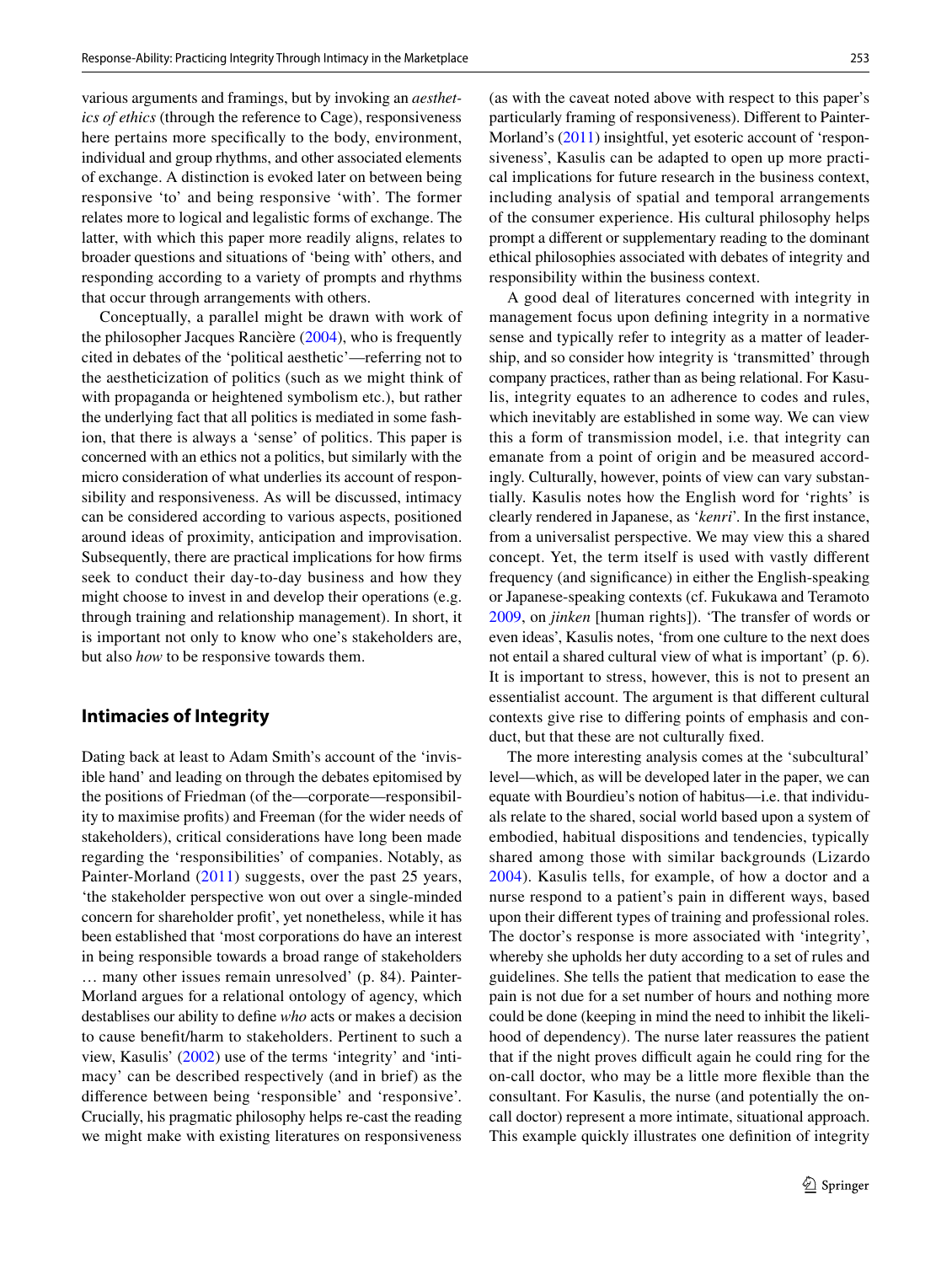and intimacy. Yet, it is problematic in suggesting too great a contrast, with integrity simply the upholding of rules, and intimacy the responding to a person's individual situation (as if to bend the rules). Whereas, in fact, both cases involve a relationship between individuals as they negotiate differing matters of integrity. The view of this paper is that integrity and intimacy are more intricately involved.

The difference implied, however, is the degree to which the patient is acknowledged and brought into the conversation and decision-making. Intimacy can be understood to identify a *form* of mediation or 'collaboration' between parties involved. Thus, rather than make specific judgements about integrity, this paper is concerned with *how* integrity is upheld—how it comes to be a function of a given moment in exchange. The introduction of the term 'intimacy' is to acknowledge and examine subtle instances of exchange. It is also to signify certain somatic qualities that relate to phenomenological and embodied forms of knowledge. Kasulis explains, for example, how intimate knowledge 'is achieved through praxis, and it is embodied through physical style' ([2002](#page-11-2), p. 47). He gives an example of chopping wood with an axe, noting how bodily movement and the design of the axe become a *single function*. We come to learn through doing, 'the intimacy deepens as the praxis is repeated and habitualized' (p. 43). The significance of which is that *through* praxis we reach an understanding or way of responding, and in a manner that is not achievable through theorization. In fact, one methodological difficulty is that as soon as we come away from the situation we arguably loose the 'object' of analysis; just as when we put the axe down, it no longer possesses its function as something that swings down and cuts. Of course, added to this is also the complexity of the term integrity, which is considered below across its different meanings before being situated within the terms of intimacy, so as to combine both integrity-intimacy as an underlying *practice*.

While the word 'integrity' is far from straightforward, it is frequently used with respect to ideal personal characteristics of professionals (both of managers and employees). Monga [\(2016](#page-11-11)) notes two streams of research: One is 'the objective view which defines integrity as a morally and ethically neutral term'; another is 'a normative view which explicitly include morality and ethics' (Monga [2016](#page-11-11), p. 415). Within the objectivist view, integrity is frequently defined in terms of 'wholeness', as, for example, 'a state or condition of being whole, complete, unimpaired, unbroken, sound, in perfect condition' (Jensen [2009,](#page-11-12) p. 18). In the business context, 'wholeness' often underlines descriptions of an individual or company's characteristics that are thought to be coherent. A high degree of alignment between a company's mission, strategic planning and operations, for example, could be considered an approach of integrity. Similarly, an individual manager who aligns actions with a consistent set of ideals can often be described as a person of integrity. Empirical investigation that takes an objectivist view focuses on completeness and consistency between word and action because it is assumed that 'honoring your word is an actionable pathway to creating whole and complete social and working relationships through being trusted by others' (Monga [2016,](#page-11-11) p. 416). Within the leadership literature this view is labelled 'behavioural integrity' (Bauman [2013](#page-11-1)). However, such an approach has been 'criticised because this concept of integrity can be applied to both a tyrant as well as an ethical person' (Monga [2016](#page-11-11), p. 416; see also; Bauman [2013](#page-11-1); Audi and Murphy [2006](#page-11-0)).

Alternatively, the meaning of integrity within the normative view explicitly includes morality and ethics (Monga [2016](#page-11-11), p. 415), and is labelled 'moral integrity' within leadership literature, which is to 'preclude immoral or amoral ideals and values' (Krylova et al. [2017,](#page-11-13) p. 197). In this case 'integrity is presumed to be linked to numerous valuesrelated constructs including ethics, morality, honesty, and sincerity' (p. 196). Inevitably, there are different accounts, with a notable 'divergence of definitions of the concept of integrity' (p. 196). Audi and Murphy [\(2006\)](#page-11-0), for example, examine a variety of definitions of integrity which resonate with various moral characters (see Paine [1997;](#page-11-14) Solomon [1992;](#page-11-4) Dalla Costa [1998;](#page-11-15) Gostick and Telford [2003;](#page-11-16) Zauderer [1992,](#page-11-17) pp. 27–28; DeGeorge [1993](#page-11-18)). Given many different definitions and perspectives, it is difficult to find a unifying approach. Maak's [\(2008](#page-11-19)) seven necessary conditions (commitment, conduct, context, consistency, coherence and continuity) are, according to Monga  $(2016, pp. 418-419)$  $(2016, pp. 418-419)$  $(2016, pp. 418-419)$ , an antecedent framework. Similarly, Bauman's ([2013,](#page-11-1) p. 422) account of what he terms 'substantive leadership integrity' seeks to define underlying characteristics. Both Maak and Bauman place importance on the idea of 'commitment'. Bauman writes, for example, of needing to have 'identityconferring commitments to values' (p. 422). Along similar lines, Monga ([2016,](#page-11-11) p. 419) argues, 'at the heart of integrity is commitment and adherence to the sound moral principles'. An underlying problem with these accounts—and the way in which commitment of an *individual* is emphasised—is that they are suggestive of a transmission of integrity, rather than of a set of relations. In other words, integrity is seemingly borne of a singular account or upholding of certain values, which must be pushed through all activities of a business, so suggestive of a top-down approach, arguably with little opportunity to relating integrity to situational (and everyday) circumstances. This is particularly the case where integrity is the subject of literatures on leadership, and which contrasts with critical management literatures (e.g. Painter-Morland [2011](#page-11-7)).

Audi and Murphy ([2006](#page-11-0), p. 9) go some way to recognise the problem, which stems from the more common reading of integrity as being *integral* to a person (or a company). The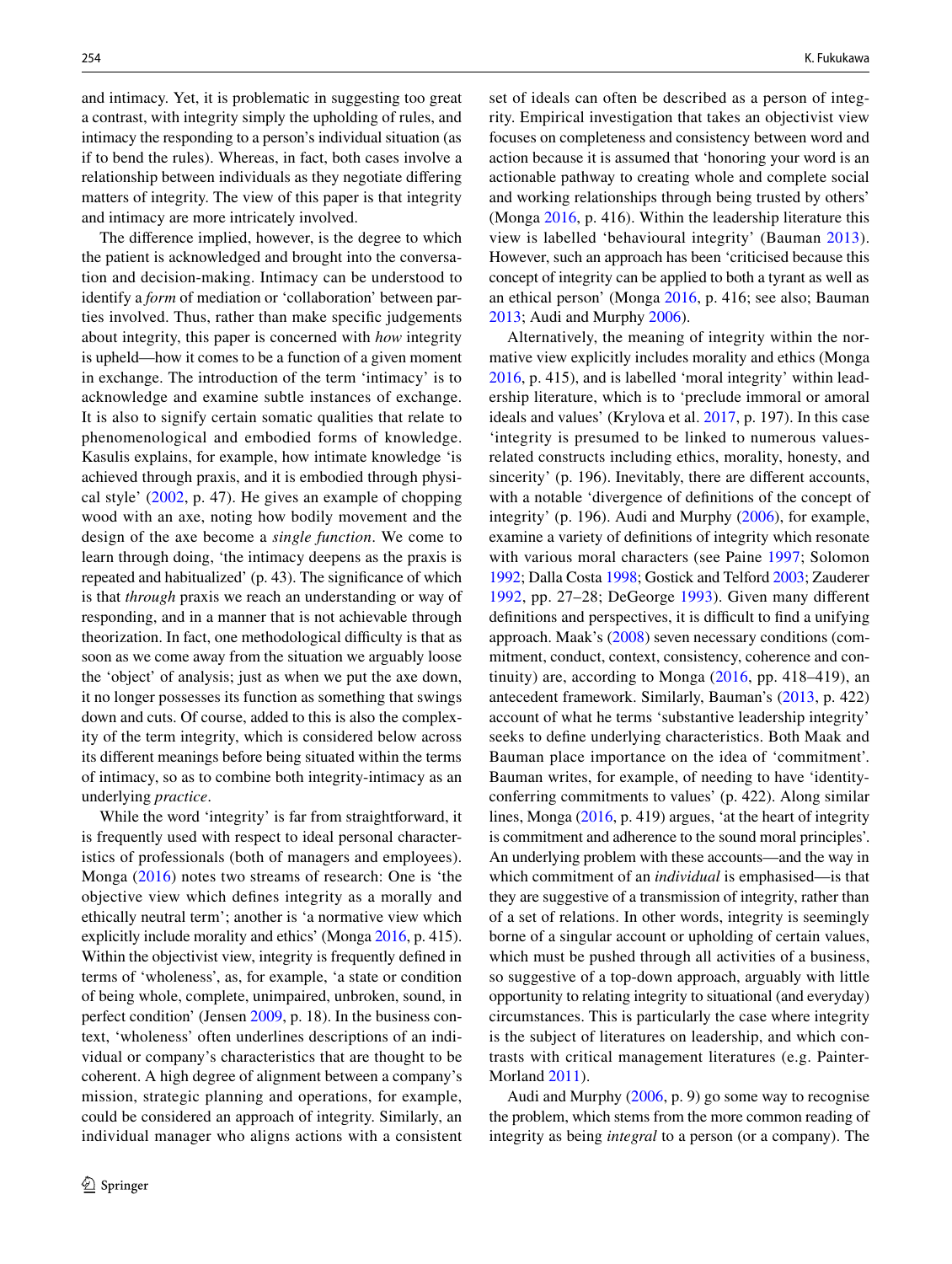logic, they note, is that 'if honesty is integral to a person, a person of integrity cannot normally deliberate about whether or not to be honest'. Yet, in reality, 'achieving fairness and balance may require deliberation and tradeoffs among conflicting demands' (Audi and Murphy [2006,](#page-11-0) p. 9). Alternatively, then, Audi and Murphy argue we view integrity as *integration*—as in the integration of, or between elements of characteristics and/or virtues. They distinguish between two kinds of virtue: Substantive moral virtues (e.g. honesty, fairness), which are traits with 'morally good' connotations; and 'adjunctive' virtues (e.g. courage), which do not immediately present a sense of moral sentiment. The argument is that integrity (as integration) falls into this second category of virtue as adjunctive rather substantive. Courage and conscientiousness, for example, are not morally good in themselves, yet they provide a means or a form of mediation for other moral qualities. As Audi and Murphy put it: 'A structure of bricks will not be strong without cement; this does not entail that cement is a building block' (p. 12). This metaphorical reference to 'cement' (as much as the 'building blocks') is of particular pertinence to this paper. The aim—in the context of the marketplace—of bridging between notions of integrity and intimacy (in extending Kasulis' account) is to inquire closely into the 'cement', into *how* we behave with integrity (rather than seek to pin down simply what we mean by integrity). In other words, *how do we understand* the cement as binding agent or medium that enables us to engage in a situation with integrity? Such a question opens up consideration of how we can *empirically* approach integrity as a 'body' of living gestures and exchanges.

In looking more to the 'medium' or mediation of integrity, we need to frame things in a more transactional sense. In other words integrity cannot be defined as a static state, but always a means of negotiating or integrating between states. Such an account is made in Cunliffe and Eriksen's [\(2011\)](#page-11-20) article on 'Relational Leadership'. They argue, for example, that '"Responsibility" is not just something that is formalized in job descriptions, directives and policy documents, but is fundamental to, and situated in, everyday relationships' ([2011,](#page-11-20) p. 1439). However, the emphasis here is of a more integrated, transactional basis. Cunliffe and Eriksen refer to 'relational integrity' ([2011,](#page-11-20) p. 1439), which is concerned not just with establishing principles among a group, but with the very context in which such principles emerge and must be sustained. The idea of *situating* matters of integrity in the marketplace (indeed in any form of commercial exchange) is pertinent, taking us a step further toward *intimacies* of exchange.

exploring ethics from the perspective of the adjunctive—of integrity as integration—we turn from merely logical prescriptions of moral content to questions of form, medium and aesthetics. It is to consider the grounds of ethicality, rather than simply ethical statements. It is at this level that introducing the term 'intimacy' is aimed at focusing on how we personally and concretely attend to matters of integrity.

Working towards an account of both integrity and intimacy involves new levels of description; to reflect upon the aesthetics or means of exchange. In doing so we can attend to the micro setting, a reminder that 'management is mainly "people dealing with people"—rather than abstract problem solving' (Solomon [1992,](#page-11-4) p. 117). Responsibilities remain at the level of the individual, Solomon argues, but importantly the individual understood within a social setting.

The ethical problems that the average manager faces on the job are personnel and routine administrative decision-making problems, not policy problems. Some of those problems have to do with temptations […] Some have to do with conflicts of duties, mixed messages, crossed loyalties. […] Whatever else business ethics may involve and however sophisticated its theories may become, it means knowing that even such decisions (and their consequences) are nevertheless one's own to live with. Ethics is not just a subject for executive boards, planning committees, and government overseers but for all of us, in the details as well as the larger dramas of our everyday lives. (Solomon [1992,](#page-11-4) pp. 112–113)

Solomon's Aristolelean account of business ethics, which foregrounds the everyday and our personal fallible engagements, seeks to avoid 'abstract role-transcendent morality'. It is to position against the main rationalist accounts of ethics (i.e. against deontological or duty-defined ethics associated with Kant, or utilitarian theory associated with John Stuart Mill).<sup>[4](#page-4-0)</sup> By contrast, Aristotle takes a starting point from community and context, arguing that 'it is cultivation of personal character that counts, long before we begin to rationalize our actions' (Solomon [1992](#page-11-4), pp. 113–114). In

Audi and Murphy [\(2006](#page-11-0), p. 13) note, aesthetic sensitivity, imagination, and other such abilities, while good in themselves, are not moral virtues. Yet, equally, moral virtues do not govern conduct in isolation from other traits. By

<span id="page-4-0"></span><sup>4</sup> It is worth noting, Solomon's ([1992,](#page-11-4) pp. 115–117) account of Aristotle's 'business ethics' leads to a form of 'virtue ethics', but which he positions carefully. He does not wish to be drawn into certain debates about 'tradition' or 'community' as nostalgic terms, nor does he accept certain gendered readings, 'which have drawn a sharp contrast between the good warm, feminine virtues of caring and concern and the oppressive, impersonal, war-mongering masculine principles of justice and duty' (p. 116). Instead, he draws attention for the need of a broader array of characteristics and capabilities that we might cultivate. Intimacy we might suppose is one such virtue worth cultivating. However, before turning directly to this concept and its interaction with matters of integrity, it is first pertinent to identify what is meant by integrity in the context of business and the marketplace.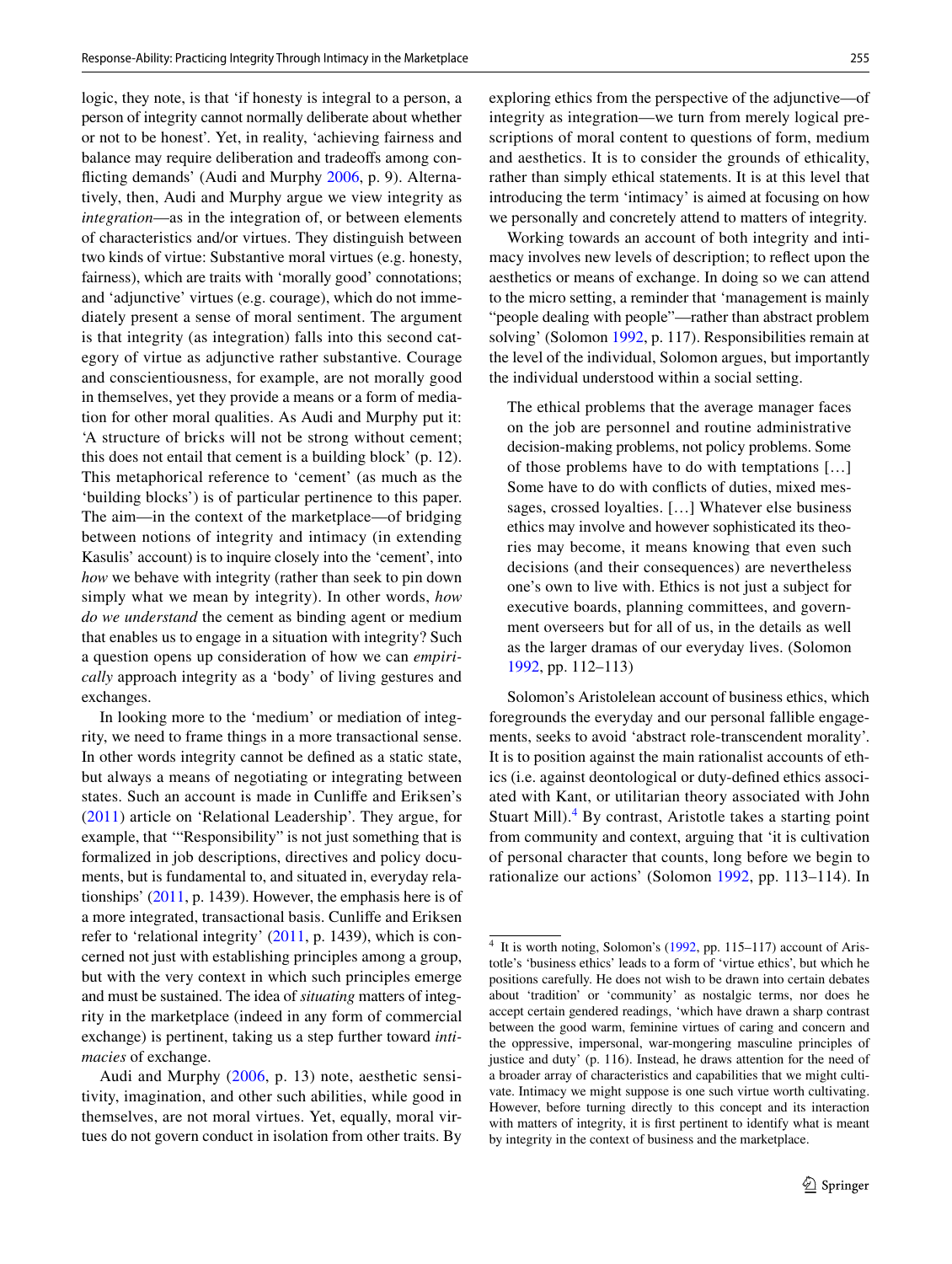what will be discussed subsequently in terms of *practicing* intimacy in the marketplace, the idea of 'cultivation' is significant. It reminds us that ethics are developmental (not transcendental), that we need to learn to articulate and share what is ethical. It also suggests a need to foster the right environments and social structures to allow ethics to propagate. The cultivation of ethics requires greater depth and (shared) ownership, and also pertains to matters of the body and of habits (of how we embody ethical conduct). Beyond the abstract reports and codes of conduct on ethical practices and integrity, it is the complexities of cultivation that are critical to an account of integrity and intimacy, combined as a way of understanding how, practically and collaboratively, we attend appropriately to situations.

## **Practicing Intimacy**

The pairing of 'intimacy' with 'integrity' leads away from a self-contained view of the subject to something closer to 'ensemble individualism' (Sampson [1988](#page-11-21)); or from independent to interdependent views of the self (Markus and Kitayama [1991](#page-11-22)), and importantly turns our attention to everyday examples of market exchange. The emphasis here is upon how we negotiate *practices* of both 'integrity' and 'intimacy' so as to (co-)exist to form an 'incident' or flow of individuals connecting with each other. As a matter of integrity, the shop assistant is expected to attend to all customers by equal measure. Yet, different rhythms can be at play. The experienced shopper, for example, may not wish to be disturbed, while a new customer could benefit from more attention, yet equally may feel uneasy to ask for help. There are various nuanced rhythms and interrelations in play. Reading the various signs, allowing for appropriate pauses, or entering into another's flow, are all subtle capabilities.

As a certain 'origin myth' of the interrelation of buyer and seller we can think back to Adam Smith's famous line from *Wealth of Nations*: 'It is not from the benevolence of the butcher, the brewer, or the baker, that we expect our dinner, but from their regard to their own interest. We address ourselves, not to their humanity but their self-love' (Smith [2009b](#page-11-23), p. 13). The everyday exchanges we can imagine between these traders of course gives rise to Smith's concept of the 'invisible hand', the unseen—and often suggested *unobservable*—market forces that ensure the supply and demand of goods achieve natural equilibrium. The point here is not to debate the relevant merits of the free market, but rather to take note of a specific 'unit of analysis' that is suggestive from Smith's evocation of 'the butcher, the brewer, or the baker'. In looking to contemporary scenarios, we can similarly think about the various sets of interests that are assumed in everyday, almost unobservable exchanges. Imagine the following brief scenarios or vignettes as 'intimacies' of the marketplace:

- A. *Two worlds*/*tension*/*potential conflict* Standing, waiting to pay, with the correct change in my hand, I must wait a moment as the person behind the counter jokes with their colleague about something that occurred the day before. They then turn to me to take my money, but only look sideways towards me as they continue to laugh with their colleague.
- B. *One world*/*relaxed*/*free to participate* At the hair salon, as I am guided over to have my hair washed by one member of staff, another staff member moves quietly across the other side of the room. No words or gestures are exchanged, but just prior to being guided back to my seat in front of the mirror, someone has placed a drink before me.
- C. *Virtual world*/*convivial*/*scripted* After some time on the phone, having been held in a queue listening to classical music, I am greeted cheerfully by name. The operator already has my details on screen as I entered in my account number before joining the queue. It turns out I cannot be helped today due to a software upgrade. I note my dissatisfaction to which the operator apologises again before asking 'is there anything else I can help you with today?'

These three scenes describe moments of exchange in specific situations and based upon distinct interpersonal rhythms. In the case of A, we witness rhythms that are out of sync. Ethically speaking, we might ask if it is so wrong for the person behind the counter to break from the monotony of work to joke with their colleague. Of course, for the customer, this fleeting, incidental moment can quickly feel like an *eventful* one. We become implicated in a situation that is not our own. We are subject to a configuration that we lack control over. Through the subtle, if unwitting power of the attendant, the flow of exchange is disrupted, and an unequal relationship is formed, the customer becomes the subject of disgruntlement. The case of B, offers a much more fluid, harmonious example of integrating bodies. The two members of staff and the customer work in unison, or at least in sync. Their roles, their individual rhythms, are not blurred (the customer is still the customer). Yet, a single 'body' of movement and exchange is enacted, all undertaken without explicit direction. We might think of the image of a school of fish as they swim collectively, yet each allowing for individual 'tactful' spaces in-between. In the case of C, we might argue there is a similarly well-orchestrated flow of interaction, but which in this case still nonetheless leads to a less than satisfactory outcome. The failure of the computer system is a constraint on both sides—neither can achieve what they would expect in the situation. Yet, the operator,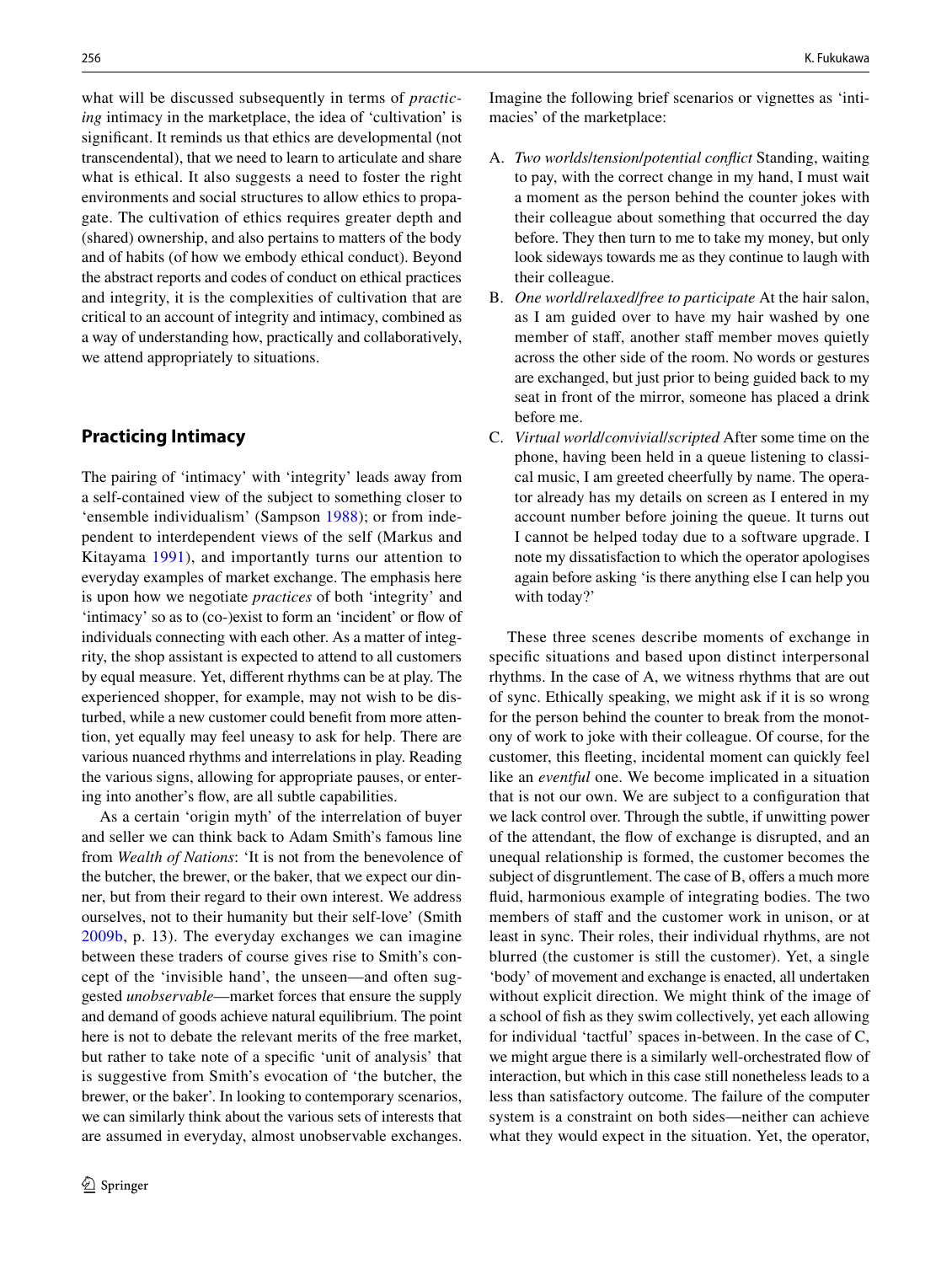habitually trained to provide an established service, cannot help but ask whether they can help with anything else that day. It is a wholly redundant question in the situation, poorly judged and poorly timed.

The three scenarios can be thought of in terms of forms of 'practice', with reference to Bourdieu's [\(1977](#page-11-24)) account of practice and 'habitus'. The latter term is used to demarcate a site of practice between individual decision-making and supra-individual 'structures'; as well as referring to habitual or typical, cultivated conditions that relate particularly to the body. For Bourdieu practice is located in space and 'intrinsically defined by its *tempo*' ([1977,](#page-11-24) p. 8), so being something 'that can be observed in three dimensions' (Jenkins [1992,](#page-11-25) p. 69). One of Bourdieu's key metaphors is the 'feel for the game', 'a mastery acquired by experience of the game, and one which works outside conscious control and discourse (in the way that, for instance, techniques of the body do)' (Bourdieu [1977](#page-11-24), p. 61). This is a way of understanding anticipation. In tennis, for example, a common error is to play the ball (to lunge at it) rather than to play the bounce, which is to anticipate the ball in relation to swinging the racket. To relate this to the three cases above, it is only in the second example, at the hairdressers, that we can see the provider appropriately judging the situation. For any provider the 'shop' (or site of business, which can be a virtual space such as on the phone or a website etc.) has its own integrity, it is established as a setting. Yet, as soon as the customer enters into this space it becomes dynamic. In phenomenological terms, the 'shop' only ever comes into being through the activation of the customer and provider, which can take on many different modes depending on how this activation occurs. Despite the fact that a business appears from afar to be built upon repetitious exchanges, true integrity requires the provider to respond to each and every situation as it arises.

What is at stake is an aesthetic, spatial and temporal reading of one's relationship to a situation, or, in relation to the account given here in terms of both integrity and intimacy, i.e. one's response-ability to the situation. With regard to Bourdieu's notion of 'practice', this is to be considered for its fluidity and indeterminacy. We cannot abstractly define or predict practice, we can only know about it through doing. Bourdieu, for example, refers to '*necessary improvisation*' [\(1977](#page-11-24), p. 8), which, as Jenkins notes, brings us back to time, 'improvisation is the exploitation of pause, interval and indecision' (Jenkins [1992,](#page-11-25) p. 71). He goes on to argue: 'Social life, in all its complexity and variety, is not accomplished on the basis of rules, recipes and normative models. Imagine the impossibility, suggests Bourdieu, of having "on file" a rule or prescription of every conceivable situation which one might encounter in routine social life' (Jenkins [1992,](#page-11-25) p. 71). Of course, as with scenario C, the call centre (and indeed any typical service scenario) is an obvious example of where an attempt is made to have 'on file', as a script, the prescription for every conceivable situation. From a business point of view we understand this as a matter of integrity, ensuring every individual user can be treated equally and to the same level of service. This is a laudable aim, and a reason why matters of integrity do indeed matter. Yet the scripting of any dialogue with a customer will inevitably fall short. There will be instances of 'deafness' simply because a script cannot predict everything a customer might say (or not say). In other words, the script is predicated on *talking to* the customer, not listening to them. The ubiquitous closing line of a service operator ('Is there anything else I can help you with?') is all too often the moment of revelation, when the conversation is exposed as a scripted dialogue. The effect can be particularly negative—as in scenario C—when the customer cannot be helped with an urgent problem, only to then be asked what becomes a futile question. Equally, it can ring hollow when the customer has been well served and is far from needing any further help. The customer, from an otherwise natural conversation, is brought back sharp to the script, exposing the fact that they are *merely* the customer. It would be easy to shift—to improvise—and respond to the fact that the customer is already satisfied by *not* asking a question, and simply acknowledge the (shared) outcome. Of course, this may not always be recognised as an ethical matter, except that knowing or sensing that one has been listened to makes a huge difference in how we understand the nature of the situation and our place within it.

Listening is indeed a form of ethics—it implies a whole series of considerations of and for the 'other' and the means of being together. The outsourcing of call centres overseas has further refined the rationalising and 'scripting' of relationships. Staff in call centres will receive extensive training to understand the cultural context to which they are servicing and will even adopt aliases in-keeping with the customer-base. This represents an intriguing and problematic case of the intertwining of integrity and intimacy. As Berkbigler and Dickson [\(2014\)](#page-11-26) explain, there are varying levels of scripting (verbatim, emotional, computerized, and flexibility of scripting) designed to uphold the integrity of an exchange despite its geographic distance. In seeking to be 'true' to the context of the consumer there is the affectation of intimacy. For workers this has shown high levels of stress, particularly where scripting involves flexibility (Bigler and Dickson [2014\)](#page-11-26) or, as termed here, anticipation and improvisation. Various businesses using overseas services have acknowledged many customers are not happy with the level of service.<sup>[5](#page-6-0)</sup> What is apparent is that it is hard

<span id="page-6-0"></span><sup>5</sup> The UK's telecoms company, British Telecom (BT), for example, recently pledged £80 m, recruiting up to 1000 staff, to ensure at least 80% of its calls are answered from the UK (Davis [2016](#page-11-27)). The change in practice has come after Ofcom, the UK's telecoms regulator, iden-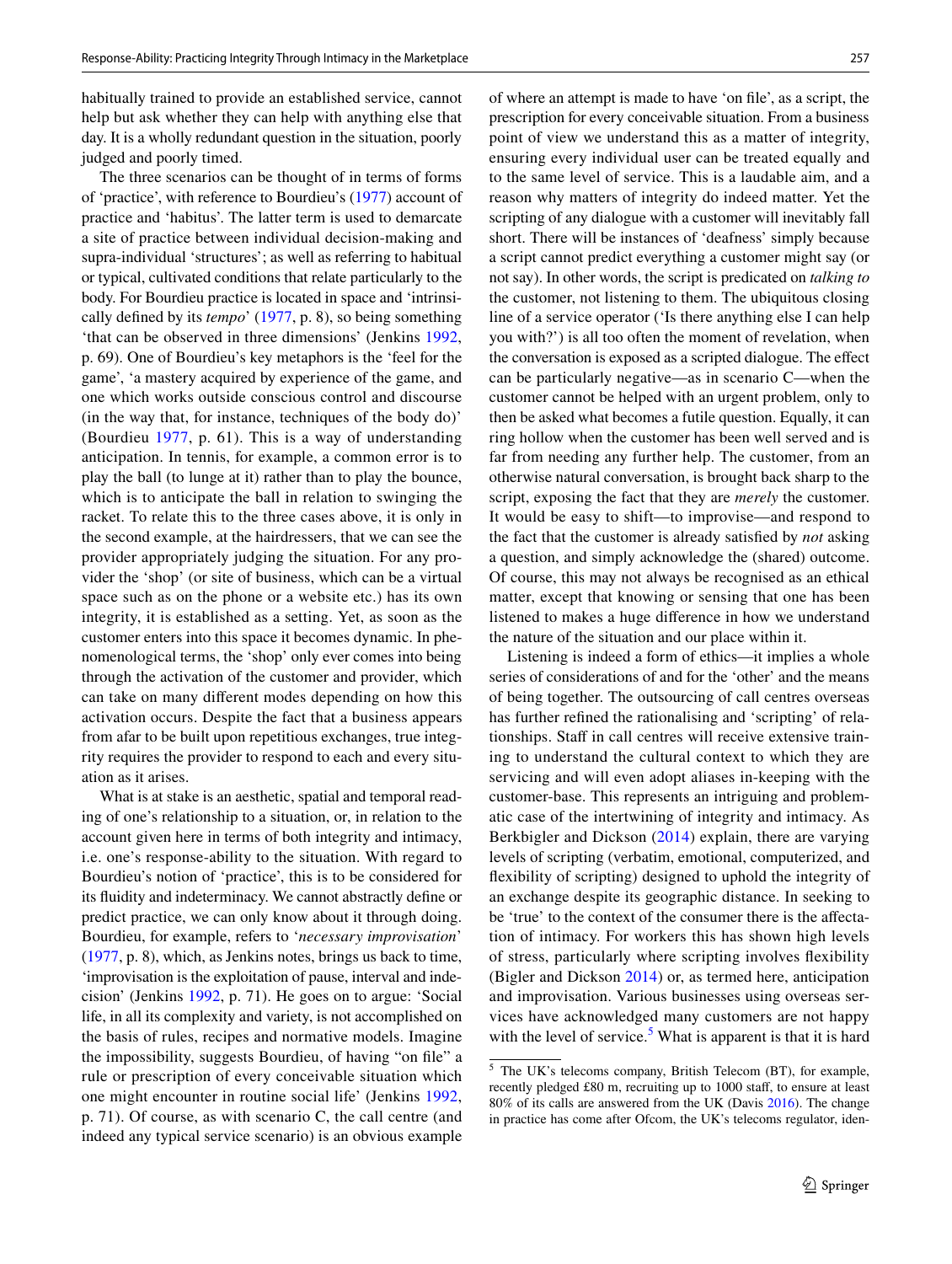to simulate intimacy or proximity. As an ethical condition it is something that must be both genuinely expressed and felt. Listening, anticipating and improvising are all part of the means, the *medium*, through which a company maintains its relationship with the customer. By triangulating Kasulis' cultural philosophy, Bourdieu's notion of practice, and the broader Aristotlean view of culture as cultivation, there is a way in which we might nurture senses of intimacy. This refers to an on-going, lived process or practice, rather than a set of task-based rules that can be learnt.

In thinking with the above examples (scenarios A–C), specific aspects of intimacy can be drawn out. First, matters of *proximity*, i.e. how we respond to others through an awareness of space and the environment or situation in which we find ourselves. Second, of a more temporal nature is the ability to *anticipate*, to be aware of what can occur following our actions or that of others. Third, connecting with both spatial and temporal awareness is *improvisation*, an ability to respond appropriately in and through a given situation. The service provider will typically be cognisant of any given situation as a set of spatial and temporal connections. To frame this as a form of ethics, we can think of intimacy as being 'closely acquainted'; to place oneself in a position to find out about or be responsive to a person or situation. Furthermore, the position taken by this paper is to understand intimacy as bound up with the concept of integrity (with a view to expand how we practically engage with 'everyday' business ethics). Rather than simply tempering what we mean by integrity (when defined as substantive moral virtues, as discussed earlier in this paper), the introduction of intimacy is to understand how we actually perform integrity; and crucially it is not rooted in the individual, but *always as an exchange between others*. In this way, integrity needs its intimacy: we need to find the means to be mindful and responsive to the incidental if we are to be eventful in our actions and interactions. Overall, then, in thinking through how we interact in—and indeed *practice*—social-business exchanges we need to consider an Integrity-Intimacy Approach, which is to find ways to properly associate principles *with* practices of being together.

## **Integrity‑Intimacy Approach**

Smith's famous line of the 'benevolence' of the butcher, the brewer, or the baker, is all too often read as the symptom of mere calculation. However, this is to assume an atomistic account of the individuals involved in the exchange.

The relationship is defined as one of the equidistance of bodies/subjects, so suggestive of a relation *to* one another, not a relation *between* each other. By contrast, in Kasulis' *Intimacy or Integrity* ([2002](#page-11-2)), the difference is expressed as either a 'belonging to' or a 'belonging with'. He gives an example of having one's wallet stolen, which contains both money and treasured family photos. While the money belonged to you, he notes, the 'pictures belonged *with* you not to you. In taking the photos, the thief stole part of your self, not merely something external like money over which you held temporary title' (p. 23). In setting out a contrast between integrity (as befitting the account given in this paper) and intimacy, Kasulis uses this sense of 'belongingwith' to identify a difference between external relations (associated with integrity) and internal relations (associated with intimacy): 'In an external relation, the relatents (the things in relation to each other) exist independently. […] In an internal relation, by contrast, it is part of the essential nature of the relatents that they are connected as they are; they are interdependent, not independent, entities' (p. 36). Put simply, we might say integrity is a quality that pertains to ourselves, while intimacy is never our own.

As with the earlier image of a school of fish, elements can be distinct in themselves, yet hold *together* as a single form. A key aspect of intimacy is this notion of 'belongingwith', 'the self and other belong together in a way that does not sharply distinguish the two' (Kasulis [2002,](#page-11-2) p. 32). This establishes an important underlying principle. If we read the situation of the butcher and customer as a matter of intimacy (even if only temporarily for the duration of an exchange), we immediately change our perspective on the unit of analysis, which becomes a singular, or at least joined-up choreographed 'body', rather than two distinct individuals; we cannot separate one from the other. In line with Smith's ([2009a\)](#page-11-28) thinking on the role of the conscience and sympathy, which leads to his theory of moral sentiment—or even sentience there are two related aspects to intimacy: empathetic imagination and embodiment. The notion of 'belonging-with' suggests of an ability to step outside of ourselves, and/or to remain a part of something. This is evident with scenario B as a whole or integrated form; it is unbalanced in scenario A where the service provider chooses to belong more with their colleague than their customer; and in scenario C it is arguably that 'belonging-with' is over-played or simulated. What is at stake is a set of rhythms for engagement and tacit knowledge. As Kasulis points out 'knowledge is generally transmitted or taught in a nondiscursive way' [\(2002](#page-11-2), p. 40), but that it plays an important role in 'the development of morality, technical skill with a tool, and aesthetic sensitivity. […T]here is not only empirical observation and logical reasoning; there is also an emotive identification with a person or the use of an object' ([2002,](#page-11-2) p. 41). As an *embodiment* of knowledge, this can be said to relate to the Aristotlean

Footnote 5 (continued)

tified BT as one of the worst companies in the industry; it can be considered then a strategy towards 'intimacy' in order to uphold integrity.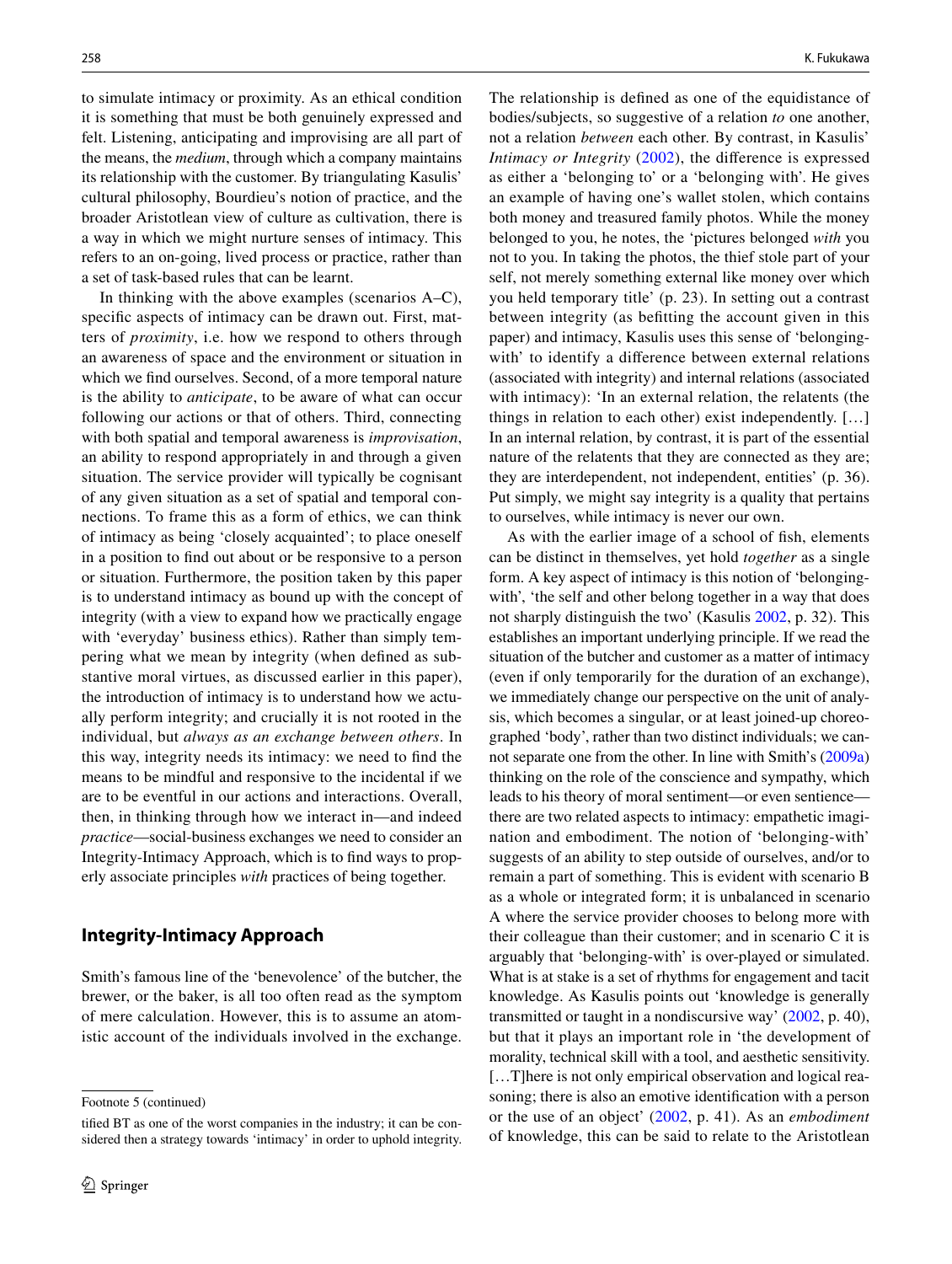'cultivation' of characteristics that Solomon refers to, which exist over time, can be shared in various indirect ways, and which operate in as much implicit as in explicit ways.

Ideas about aesthetic sensitivity and the body have had a clear impact on the retail sector, particularly where businesses need to rethink the purpose and status of face-toface interaction following the rise of Internet services. The ability to book our own tailored travel arrangements online has inevitably impacted on travel agents. One response has been to design shops to appear more like a lounge, to allow customers to effectively book their travel on computers as they might at home. The removal of counters and staffoperated computers creates a more horizontal relationship between those serving and being served, effectively altering the ethicality of exchange. It is no longer about *attending to*, but *being with* another. Surprisingly, the banking sector is also going in a similar direction. While we might associate notions of traditionalism and hierarchy with those ordained to look after our money, the dominance of Internet-based services is leading this sector to *re-stage* its operations. Mil-ligan ([2016](#page-11-29)) notes that while we typically hear of the widespread closure of branches, in 2017 three British banks were due to open more branches than they would close. These new and/or refurbished branches, however, tend to look more like cafes than banks. Similarly, in the US, Capital One, which launched as a digital-only bank, has thirteen banking 'cafes' across the country. The aesthetic arrangements and handling or staging of environments in which we come together for exchange can in themselves help cultivate certain habits, and the embodiment of proximity, anticipation, and improvisation. Entering into a bank for a coffee, for example, immediately establishes a different kind of engagement. The customer is likely to sit down, to be receptive to dialogue and to take more time over the purpose of their visit.

Kasulis also refers to intimacy as esoteric, by which he means that like tacit knowledge, intimacy is not immediately obvious (or communicable) and must be gained over a period of time and through learning—and even then, crucially, we do not necessarily have clear access to an understanding, it is just something we can do (or at least we are 'cultivated' to able to do). He gives the example of a sportsperson able to perform a feat of great skill and timing, without necessarily being able to explain or even describe it. Underlying all is a final key characteristic of intimacy: it is personal, not public, yet it is objective. Kasulis gives various instructive examples to explain this point. For example, a physician is able to discern a particular diagnosis when viewing an X-ray, while the untrained eye would see only cloudy shapes. The X-ray offers empirical evidence, yet this is not something that can be read by anyone. Similarly, a judge at a gymnastics event is able to read the various elements of a routine to give a fair score. There is a speed and agility to this assessment (that matches the routine of the gymnast themselves).

'In such sporting events as gymnastics, figure-skating, surfing, and diving', Kasulis notes, 'the score for the degree-ofdifficulty of a performance is usually a publicly verifiable judgement based on the empirically observable sequence of movements. Given a detailed rulebook and a videotape of the performance, even a novice to the field should be able to determine such a score' ([2002,](#page-11-2) p. 34). The idea here of a public, empirically verifiable judgment makes for an important principle to be transposed to the business context. While there is arguably a subtle 'art' to staging the business setting and guiding for the right kinds of interaction with customers, placing greater scrutiny and investment upon such matters should yield greater expertise. I.e. intimacy, in the sense identified here, is not merely instinctive, but rather defines a form of *practice*, for which we can train, display and verify.

If we think back to the scenarios outlined above, A (standing before the cashier), B (waited on at the hair salon) and C (engaging with a phone operator), in which the failures and success of intimacy are evident, we can argue (in line with Kasulis' account of the objectivity of intimacy) that the intimate knowledge of scenario B could find its equivalence in scenarios A and C. In the case of A, for example, the cashier only needs to be aware of the relative proximity of the customer and to better anticipate actions (which may or may not allow time for an aside with their colleague, depending on the flow of engagements). Similarly, the operator described in scenario C, while needing to deal with an obviously difficult situation in which the computer is not working, needs to better anticipate and empathise with the callers frustration. This requires improvisation, which again, is to be attuned to the lived rhythms of the situation. Nonetheless, these are often difficult and subtle adjustments that are required. It involves accessing private, imaginative, embodied, and esoteric forms of knowledge. Yet, importantly, these knowledges do have an empirical basis. If, for example, we slow down the videotape of the gymnast we can locate the same empirically observable sequence of movements that the expert judge is able to read in real time. This account of intimacy implies the need for long-term engagement and exposure. It is a form of learning that goes beyond discursive knowledge exchange, thus contrasting with integrity, which can be communicated more directly. Integrity is exchangeable, making it the dominant 'currency' for how we assess business ethics, while it is through its intimate cultivation that integrity sustains.

Kasulis' ([2002](#page-11-2)) account of the differing orientations of integrity and intimacy suggests of one being made dominant over the other, which he describes in terms of a cultural ideology, or, to use his metaphor an 'operating system' on which more complex 'programs' can run. In this sense, integrity and intimacy represent philosophical systems that determine how we tend to think about the world, ourselves and society (p. 71). This leads to the suggestion that the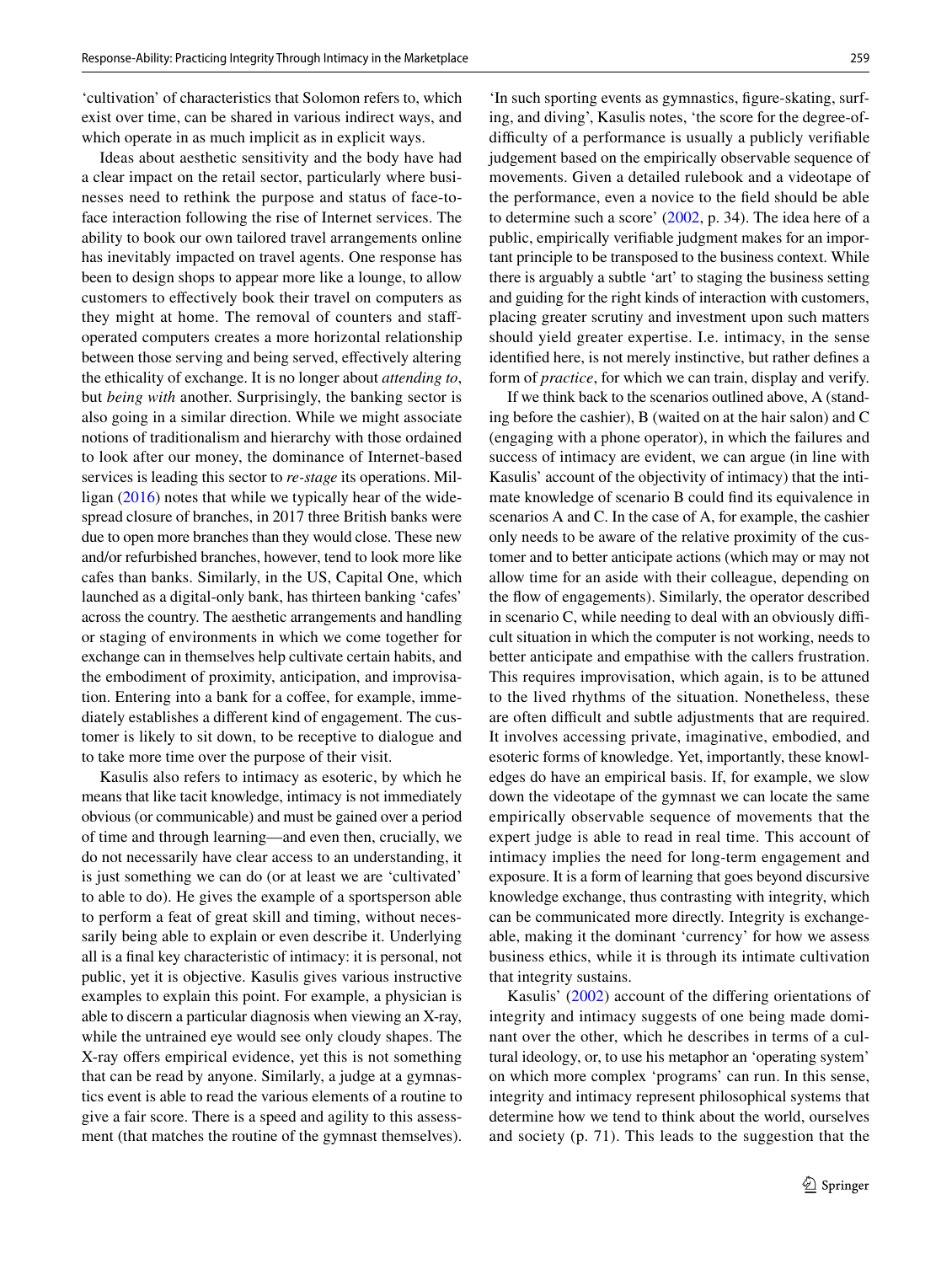differing emphasis of integrity/intimacy is culturally specific (though he argues strongly against cultural essentialism). The key point is that cultures—and more particularly subcultures and institutional groups (such as managers or employees)—can foreground different principles, 'one can at least imagine a culture that places a primary, rather than secondary, value on the enhancement of intimacy' (p. 51). Note, however, the position taken by this paper implies a critique of Kasulis' binary opposition, since the argument made is that we need both. Considered deconstructively, neither holds without the other. In thinking practically about managing the marketplace for the better, we need to observe the day-to-day, to consider mood, tone, and habits, as much as there is a need to audit for principles of practice. In seeking to resolve ethical tensions, or indeed in seeking to prevent them in the first place, it is necessary to understand what is being exchanged, and crucially *how* things are exchanged. It is important to acknowledge the 'response-abilities' of all actors and mechanisms involved in the exchange. It is worth noting the ubiquity of social media has led to a more collective or 'horizontal' nature of marketing, which typically underscores how it is counter-productive to deceive or pressure the consumer. In terms similar to Kasulis, Abela and Murphy [\(2008](#page-11-30)) suggest a shift is required to frame the business to customer relationship not as 'doing *to*' (with integrity) but as 'doing *with*' (as both integrity and intimacy). Significantly, the inclusion of intimacy as a measurable or at least observable dimension, while undoubtedly subtle, offers further import. It helps us return to the occasion when people consider what others feel; and if only to be situated with regard to the kinds of incidences of empathy that Smith drew our attention to centuries before.

#### **Research and Managerial Implications**

The foregoing account of the intimacies of integrity in everyday market exchanges can lead us to three inter-related research and managerial implications. In the first instance, it is incumbent on businesses (and their managers) to pay ever-greater attention to the spatial and temporal dynamics and proximities of the exchanges they invoke. This relates to the physical environment (i.e. how consumer spaces are designed for interactions with customers, rather than simply transactions) also virtual environments or interactions (e.g. online customer help), and gestural forms of exchange that allow a customer to feel part of a wider whole. There is a good deal of interest in the design and operational management of consumer spaces, but typically the focus is on aspects of efficiency in service delivery, the communication of corporate identity or brand, and the offer of certain moods and atmosphere. The suggestion here is the need to combine this understanding of spatial/temporal designs with maintaining integrity through intimacies of exchange. I.e. to develop a more granular analysis of situations.

The need to get in closer to situations of exchange presents new methodological considerations. We cannot simply describe and/or reframe matters of integrity through principles. It is necessary to understand how situations unfold *intimately*, which is to engage empirically with a different unit of analysis, which, fundamentally, we can relate to in terms of 'rhythms'. While beyond the purview of this current article, it is worth noting that the relatively recent posthumous publication (in English) of Henri Lefebvre's *Rhythmanalysis* (2013) marks a wider interest in recent critical theory. The European research network, Rhuthmos,<sup>[6](#page-9-0)</sup> makes a strong case for the pertinence of rhythmanalysis at our current conjuncture. In 'A Short History of Rhythm Theory Since the 1970s' ([2011\)](#page-11-31), for example, Michon demonstrates how questions of rhythm were always present in twentieth century European philosophy (and dating back to ancient philosophy), but have come back much more forcefully today. The argument made is that on the one hand the force of post-structuralist theory is much less significant today (if only because the critical ideas have been readily subsumed into a more critically aware culture); while on the other hand, the previously implicit interest in rhythm has become much more relevant in the context of our rapidly changing and data-driven society. The genre of critical management studies has been important in bringing across to business the key ideas of poststructuralist critical theory, however, these literatures tend to work with broad-brush accounts and remain within the 'grand narratives' of Marxism, feminism, institutional discourse and anti-foundationalism more generally. The suggestions made here regarding 'practices of intimacy' can be taken to implicate a new level of critical reading and its application in the context of business. Certainly, rhythm analysis represents a fertile avenue for future, interdisciplinary research.

Finally, on a practical level, the import of an 'intimate' analysis (through new methodological approaches) can enable businesses to rethink how they design and *cultivate* their relationship with stakeholders. It is possible, for example, to re-visit training, to get away from rule-based understanding in favour of improvisation, with the aim to be responsive as much as responsible, by which we can understand a need to extend our 'response-abilities' (so for example to be able to respond to a situation by attending to proximities). Crucially, such training cannot be delivered as goal-orientated. In the Aristotelian tradition, intimacies of integrity require the

<span id="page-9-0"></span><sup>6</sup> The European research network *Rhuthmos* (<http://rhuthmos.eu>), under the direction of Pascal Michon, offers an international and transdisciplinary research platform on rhythms in the sciences, philosophies and the arts.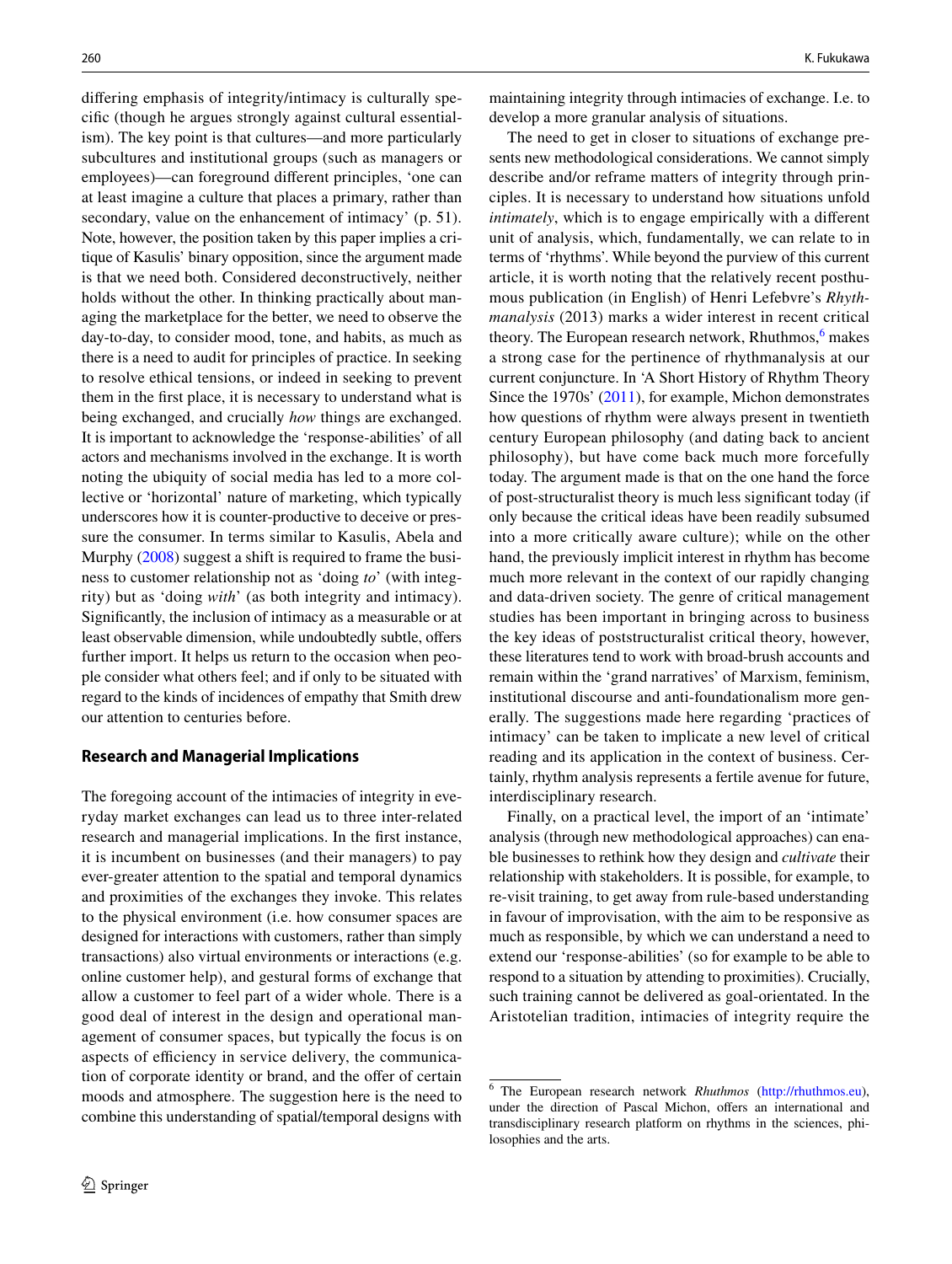*cultivation* of community rather than organisational cohesion. The pursuit of the 'good life' requires that there is a form of living to begin with. It is at this level that intimacy broaches a way of thinking and acting, which we can observe and be trained for, but which is a means towards ethical engagement rather than ethical content itself. The underlying point for businesses is to understand integrity not merely as a measuring stick, but as a dynamic process that takes place *through the medium* of exchange. The implication for managers is the need to pay greater attention *on an everyday basis* to the medium of exchange. Painter-Morland makes reference to Nietzsche's account of 'responsibility-debt', which often emerges through the reactive forces found in training and selection processes. This is to refer to a type of responsibility that 'belongs to a role, or arises out of guilt' [\(2011](#page-11-7), p. 90). The idea of engendering a greater sense of 'intimacy' through training ought to go beyond any mechanistic, didactic approach to train for intimacy. It requires a more extended and interactive or shared process of cultivation. Nonetheless, a nuanced and relational reading of situations can lead to a more adept choreographing of the customer experience, offering greater flexibility through employee training, and more generally the cultivation of 'response-abilities'.

### **Conclusion**

The paper addresses the problem of pursuing good practice in business ethics by thinking about the 'how' or 'medium' of our everyday actions within the context of commercial exchange. Relying only on the *idea* of the integrity of a system, and the corresponding research and investment related to the pursuit of integrity, is arguably only to lead to failure (or to varying forms of so-called greenwash reporting). Through various examples of the business setting, it is argued that everyday considerations of proximity and staging, along with our abilities (and willingness) to anticipate and improvise within situations, can change the nature of outcomes. Crucially, paying attention to outcomes as a comprehensive, cultivated process, leads us to question *how* we achieve our actions. In this regard, intimacy as a critical concept is important to combine with any account of, or aspiration towards, integrity.

Traced in relation to critical management literatures, intimacy can be seen to add, pragmatically, to post-structuralist accounts of business, in this case to open up ideas of responsiveness or 'response-abilities', as opposed simply to responsibilities. The term provides a means of identifying practical, if subtle, attributes and practices at an interpersonal level, to relate always to the interaction with others. Even in a simple setting such as a café, service is not simply the correct serving of a drink (as a matter of integrity), but the serving of 'service'

itself. There is a manner of purveying the drink to another that is inherently an ethical exchange; an exchange of what it means to live appropriately, to live a good life not just for oneself but necessarily *with* others. From the Ancient Greek *ethikos*, we derive the word *ethos*, which refers to habit and custom. Intimacy allows us to think and look critically and empirically at the level of habit and the everyday, which we can then combine with an understanding of integrity as ethical systems that businesses seek to 'employ'.

The idea of intimacy in business exchanges, as characterised in this paper, might suggest of the need for higher levels of staffing and/or higher quality training. This is too simple an equation, but certainly it responds in a particular way to the tension between efficiency and effectiveness in business. It can be efficient to reduce staff, but in the long run this can impact on effectiveness. Equally, of course, having too many staff in a situation ('too many cooks') may impede effectiveness. As outlined in the aforementioned implications, there are various spatial and temporal considerations that can be made of situations of exchange, as well as differing rhythms to which we can pay attention, and which can be observed if we take the time to do so. The point about intimacy—as with the case of watching the gymnast—is that we can seek to better observe how a situation operates or unfolds, and so then to discern appropriate requirements. To apply a greater sense of intimacy in regard to integrity (achieved through matters of proximity, anticipation and improvisation) leads us towards a shift in ethical thinking. Businesses need to align *with* others, to make their customers' (and other stakeholders') issues become their own, so as to be shared. It is important, then, to respond to and/ or pre-empt problems, which requires being as responsive to a situation as those whom we wish to be responsible towards. Thus, being able to anticipate, accommodate and respond to others (to adopt relational concerns) is a *response-ability* we ought to pursue, *as part of* the pursuit of integrity.

**Acknowledgements** The author would like to thank Patrick Murphy for his comments on an early version of the paper, as well as the Journal's section editor Christopher Michaelson and anonymous reviewers for their insightful feedback.

#### **Compliance with Ethical Standards**

**Conflict of interest** The author declares that she has no conflict of interest.

**Ethical Approval** This article does not contain any studies with human participants performed by the author.

**Open Access** This article is distributed under the terms of the Creative Commons Attribution 4.0 International License ([http://creativeco](http://creativecommons.org/licenses/by/4.0/) [mmons.org/licenses/by/4.0/](http://creativecommons.org/licenses/by/4.0/)), which permits unrestricted use, distribution, and reproduction in any medium, provided you give appropriate credit to the original author(s) and the source, provide a link to the Creative Commons license, and indicate if changes were made.